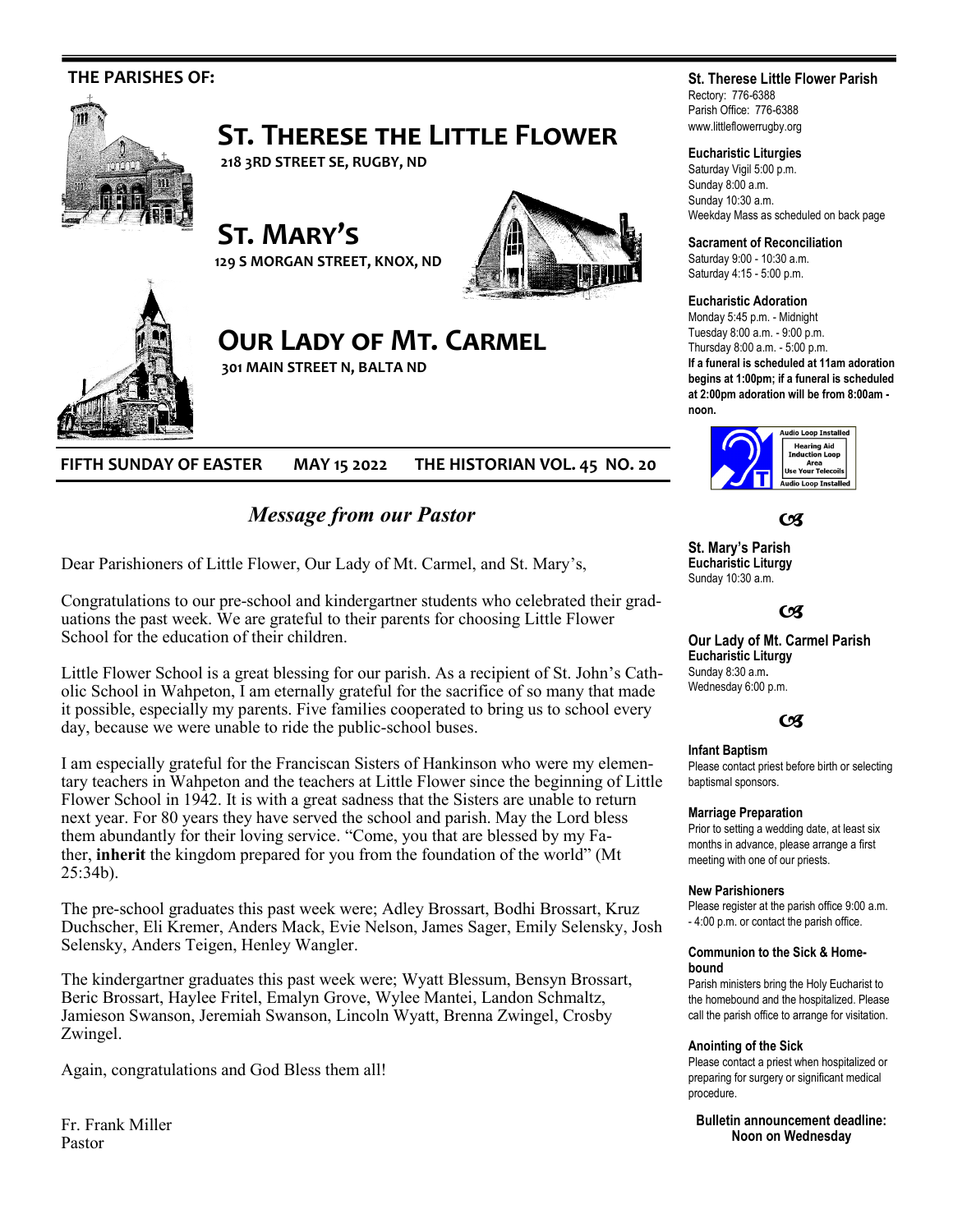# **FIFTH SUNDAY OF EASTER**





#### **Sunday, May 15**

 **Fifth Sunday of Easter** 

- Little Flower Mass 8:00 AM and 10:30 AM
- Little Flower Rel Ed Class 9:15; the newly Confirmed recognized at the 10:30 Mass
- OLMC Children's Mass 8:30 AM
- St. Mary's Mass 10:30 AM
- St. Mary's Potluck Celebration after Mass
- Farewell Appreciation Potluck for Sr. Jean Louise & Sr. Mary Ruth following 10:30 Mass
- Bingo and Popcorn 2:00 PM

#### **Monday, May 16**

 Little Flower Mass 7:30 AM and 5:15 PM Adoration 5:45 PM - midnight

#### **Tuesday, May 17**

- Little Flower Mass 7:30 AM
- Adoration 8:00 AM 9:00 PM Mass at the Haaland Home 9:00 AM

#### **Wednesday, May 18**

 Convent Mass 7:00 AM Little Flower Mass 7:30 AM and 5:15 PM Our Lady of Mount Carmel Mass 6:00 PM

#### **Thursday, May 19**

 Mass at Little Flower 7:30 AM Adoration 8:00 AM - 5:00 PM Mass at the Haaland Home 9:00 AM Mass at the Hospital 10:30 AM CDA Mass with meeting following 5:00 PM

#### **Friday, May 20**

 Little Flower Mass 7:30 AM LF Mass at 9:00 AM with a movie following in Dorothy's Room. Everyone Welcome!

#### **Saturday, May 21**

- Little Flower Mass 8:00 AM
- Confessions 9:00 10:30 AM
- Wayne Gerig Funeral Mass 2:00 PM
- Confession 4:15 5:00 PM Little Flower Vigil Mass 5:00 PM
- 

#### **Sunday, May 22**

 **Sixth Sunday of Easter** 

- Little Flower Mass 8:00 AM and 10:30 AM Baccalaureate 10:30 Mass
- Our Lady of Mount Carmel Mass 8:30 AM
- St. Mary's Mass 10:30 AM

# **Farewell Appreciation Potluck for Sister Jean Louise and Sister Mary**

**Ruth.** All are invited to participate in a potluck farewell celebration in honor of Sr. Jean Louise and Sr. Mary Ruth following the 10:30 Mass on Sunday, May 15 in the Little Flower Parish Hall. Dessert will be provided, please bring a main dish or salad to share. This will be a great opportunity to thank the Sisters for all they have done for our parish. They will be missed!!

Join us for *Bingo and Popcorn* on May 15, at 2:00 PM in the Parish Hall. Enjoy food, fellowship, and maybe win a cash prize. Everyone is welcome.

# **The Sunday, May 15th 8:30 AM Mass at Our Lady of Mount Carmel, Balta will be a Children's Mass recognizing our:**

Seniors: Katelyn Duchscher and Amy Volk

First Communion and Confirmation: Raegan and Ryann Senechal First Reconciliation: Harper and Haven Heilman, Lela Kremer, Kashdyn Duchscher, and Kyler Wentz

Please join us for a brunch potluck in the church basement after Mass.

# **St. Mary's, Knox will be celebrating on May 15 following the 10:30 AM**

**Mass—**the Sacraments of First Communion and Confirmation, Senior Recognition and the end of the program year!! Please join us for a side and salad potluck—burgers and dogs will be provided.

**The Catholic Daughters will meet Thursday, May 19** starting with rosary at 5:00 PM, Mass and the business meeting to follow. Chairpersons are Sandy Mongeon and Kathryn Volk.

**Little Flower Parish will host a Senior Baccalaureate on May 22** with Mass at 10:30 AM followed by brunch and a program in the Msgr. Cloos Dining Room. Seniors and their families should RSVP with their senior picture and number attending to stlfreled@little-[flower.k12.nd.us](mailto:stlfreled@little-flower.k12.nd.us) or by calling the Little Flower religion office.

### **Rogation Day will be celebrated at Little Flower Parish on May 23, May 24 and May 25 at 7:30 PM.**

Monday, May 23: There will be Mass at 7:30 AM and 7:30 PM. No 5:15 PM Mass. Adoration will begin following the 7:30 PM Mass.

Tuesday, May 24: There will be Mass at 7:30 AM and 7:30 PM. Adoration will be from 8:00 AM - 7:00 PM. There will be Mass at the Haaland Estates at 9:00 AM.

Wednesday, May 25: There will be Mass at 7:30 AM and 7:30 PM. No 5:15 PM Mass. There will be Mass at Our Lady of Mount Carmel at 6:00 PM. All are invited to join us for Mass as we pray for an Abundant Harvest.

**Congratulations Sacrament Students:** Beau Arlen Blessum, Oakley C. Benson, Jackson Thomas Childress, Gage Gene Heilman, William Charles Hurly, Harper Anne Leier, Annie Marie McNeff, Jared Ryan Migler, Jayden Jet Odden, Logan Ronald Selensky, Ivy Mae Senger, Grant Clark Teigen, Luke Michael Voeller, Finnely Jo Zwingel, Titus Christian Volk, Reagan Emily Senechal, Ryann Marie Senechal. The communities of St. Therese the Little Flower, Rugby, St. Mary's, Knox and Our Lady of Mount Carmel, Balta congratulate these students who received the sacraments of Confirmation and First Holy Communion on Saturday, May 14. Please pray for these newly confirmed children. "*Come Holy Spirit strengthen this Child with your gifts. Grant them the grace of the fruits of your spirit. Fill them with the joy of your presence as they live and grow in their Catholic faith and continue to receive the Holy Eucharist. AMEN "*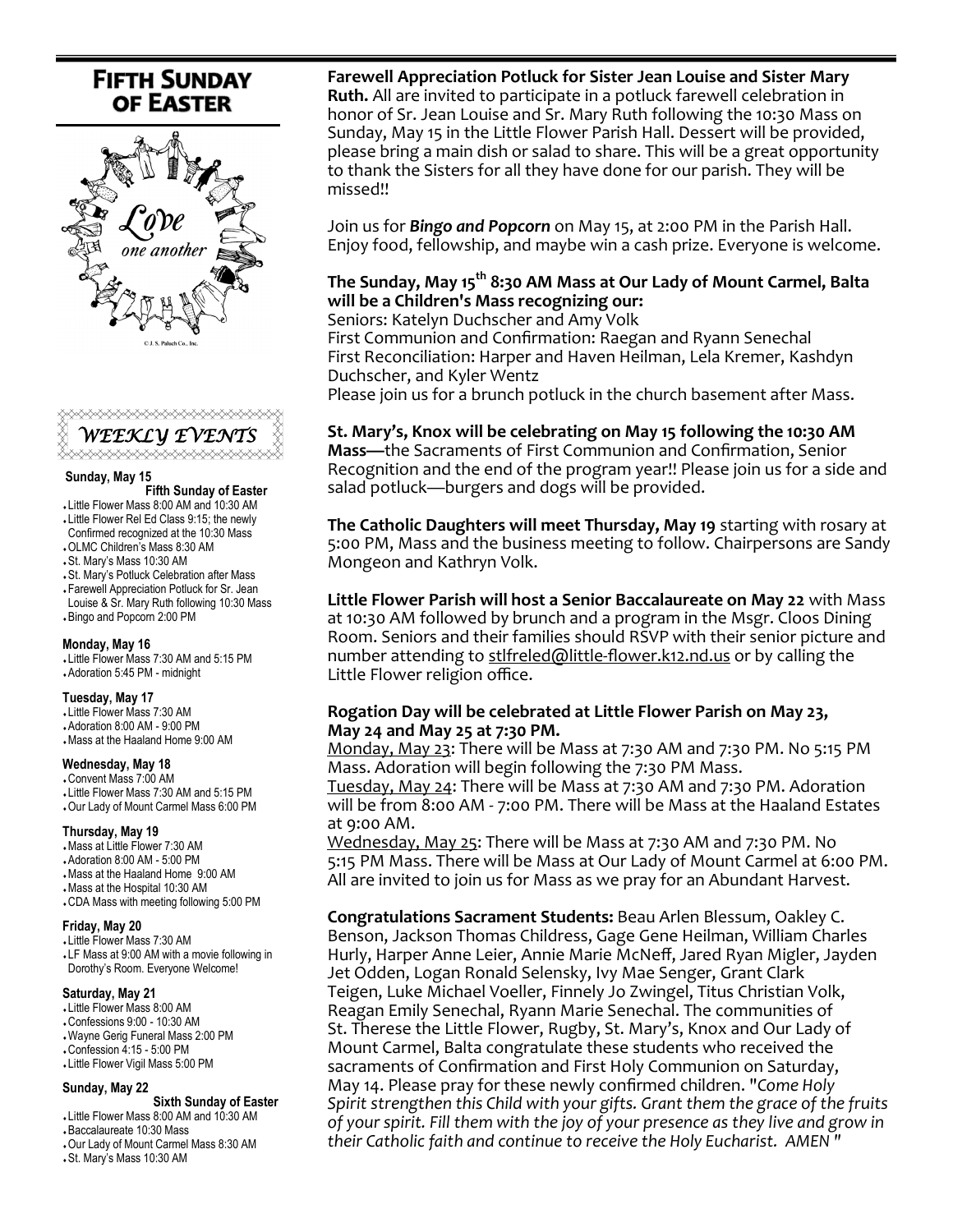**Our Lady of Mount Carmel:** Thank you to everyone who helped work at our breakfast fundraiser, and a special thank you to the young people who did such a wonderful job helping. Thank you to those who did the organizing, food ordering and food donations. A great job by all. Thank you.

**Thank you to our Parish Religious Education teachers and helpers** who give so much of their time and talent to students and families in the Little Flower Parish religion programs; Sunday School and Wednesday evening religion teachers, Amanda Migler, Miryilyn Migler, Brad Wangler, Ashley Wangler, Paisley Wangler, Christy Zinck, Sister Jean Louise Schafer, Sister Mary Ruth Huhn, Dwayne Brossart, Jodie Kirchofner, Anne Leier, Misti Senger, Heidi Voeller, Mandy McNeff, DeDe Heidlebaugh, Mike Hurly and Mary Schmaltz. It has been said that the busiest persons in a parish still find time to teach and carry forth the mission Christ gave to his apostles.

**Mothers and daughters are invited to Mother-Daughter Days in Hankinson.**  The Franciscan Sisters of Dillingen invite you to their 2022 Mother-Daughter Days at St. Francis Convent in Hankinson. There will be two sessions offered this summer: June 19–21 and July 21–23. Come spend time listening to Jesus, getting to know the Franciscan Sisters, praying with the Sisters, and meeting others pursuing a closer relationship with Jesus. To register, call or text Sister Jean Louise at (701) 208-1245. Participation is limited.

**Women's Retreat, August 5-7, 2022.** The Diocese of Fargo is hosting a women's retreat at the Franciscan Retreat Center, Hankinson, ND starting Friday evening, 6:00 PM to Sunday, 1:00 PM. This retreat will be on the spirituality of St. Therese of Lisieux directed by Ashley Njaa. Spiritual director; Fr. Jayson Miller. Price \$250 per person. Space is limited; sign up on the Fargo Diocese website: [www.fargodiocese.org/retreats](http://www.fargodiocese.org/retreats)

### *STEWARDSHIP MOMENT*

"*I give you a new commandment: love one another. As I have loved you, so you also should love one another." (John 13:34)*

"As I have loved you," this is the hard part – Jesus' love is unconditional; our love usually comes with strings attached. It is easy to love someone when they love you back. But it takes mercy and compassion to love someone when you feel unappreciated, feel used or feel like your opinion doesn't matter. It takes courage and the grace of God to "love my neighbor" when they may be someone you don't like, someone you don't know or someone that doesn't look like you.

#### **STEWARDSHIP OFFERING**

| <b>May 7-8</b>         | 2022       | 2021                |  |
|------------------------|------------|---------------------|--|
| Little Flower Parish   | \$7,238.34 | \$9,915.25          |  |
| May 8                  | Week       | <b>Year to Date</b> |  |
| St. Mary's             | \$431.25   | \$5.971.43          |  |
| Our Lady of Mt. Carmel | \$         |                     |  |

### **2022 GOD'S GIFT APPEAL CAMPAIGN**

| <b>Little Flower Parish</b> | <b>Year to Date</b> |
|-----------------------------|---------------------|
| Goal                        | \$71.339            |
| Pledged                     | \$37.280            |
| St. Mary's                  |                     |
| Goal                        | \$4,819             |
| Pledged                     | \$4,275             |
| Our Lady of Mt. Carmel      |                     |
| Goal                        | \$9.404             |
| Pledged                     | \$5.358             |
|                             |                     |

#### **St. Therese the Little Flower**

#### **Priests: 776-6388**

Very Rev. Franklin Miller, Pastor franklin.miller@fargodiocese.org 701-388-9826 Fr. John Aerts, Parochial Vicar

 john.aerts@fargodiocese.org **Deacon**

 Arlen Blessum acblessum@hotmail.com Richard Lagasse richard.lagasse@fargodiocese.org

**Parish Secretary - 776-6388** Debbie Millang lfparish@gondtc.com

**Bookkeeper - 776-6388** Linda Schneider/Deb Miller lfpfinance@gondtc.com

**Religious Education - 776-6388** Rebecca Leier [stlfreled@little-flower.k12.nd.us](mailto:stlfreled@little-flower.k12.nd.us) 

**Catholic Youth Organization** Lisa Volk - 583-2338

**Knights of Columbus** James Maertens, Grand Knight

**Christian Mothers** Monica Houim, President

**Catholic Daughters** Dorice Duchscherer, Regent

**Parish Music Ministry** Glenda Mack - 776-5179

**Society of Saint Vincent de Paul** Denise Lagasse, President 681-0192

#### OЯ **St. Mary's Catholic Church**

**Religious Education**  Lisa Volk volk@gondtc.com

**Parish Council**  Phil Volk

**St. Mary's Ladies Society**  Twyla Bohl

**Parish Music Ministry** Susan Hoffert

#### OЗ **Our Lady of Mt. Carmel**

**Religious Education**  Annette Leier - 542-3366

**Parish Council**  Pete Burgard

**Altar Society**  Marlene Schaan - 776-2369 **Music Ministry** Wanda Kremer - 542-3338

#### 6X)

**Little Flower School - 776-6258 Principal - 776-6258**

 Kim Anderson kim.anderson@littleflowercatholicschool.com

**Secretary - 776-6258** Rita Mitzel rita.mitzel@littleflowercatholicschool.com

**Parish/School Custodian** Deacon Jonathan Brewer

**Convent: 776-6866** Sr. Jean Louise Schafer ndfranciscan@yahoo.com

**Church/School Kitchen - 776-6388**